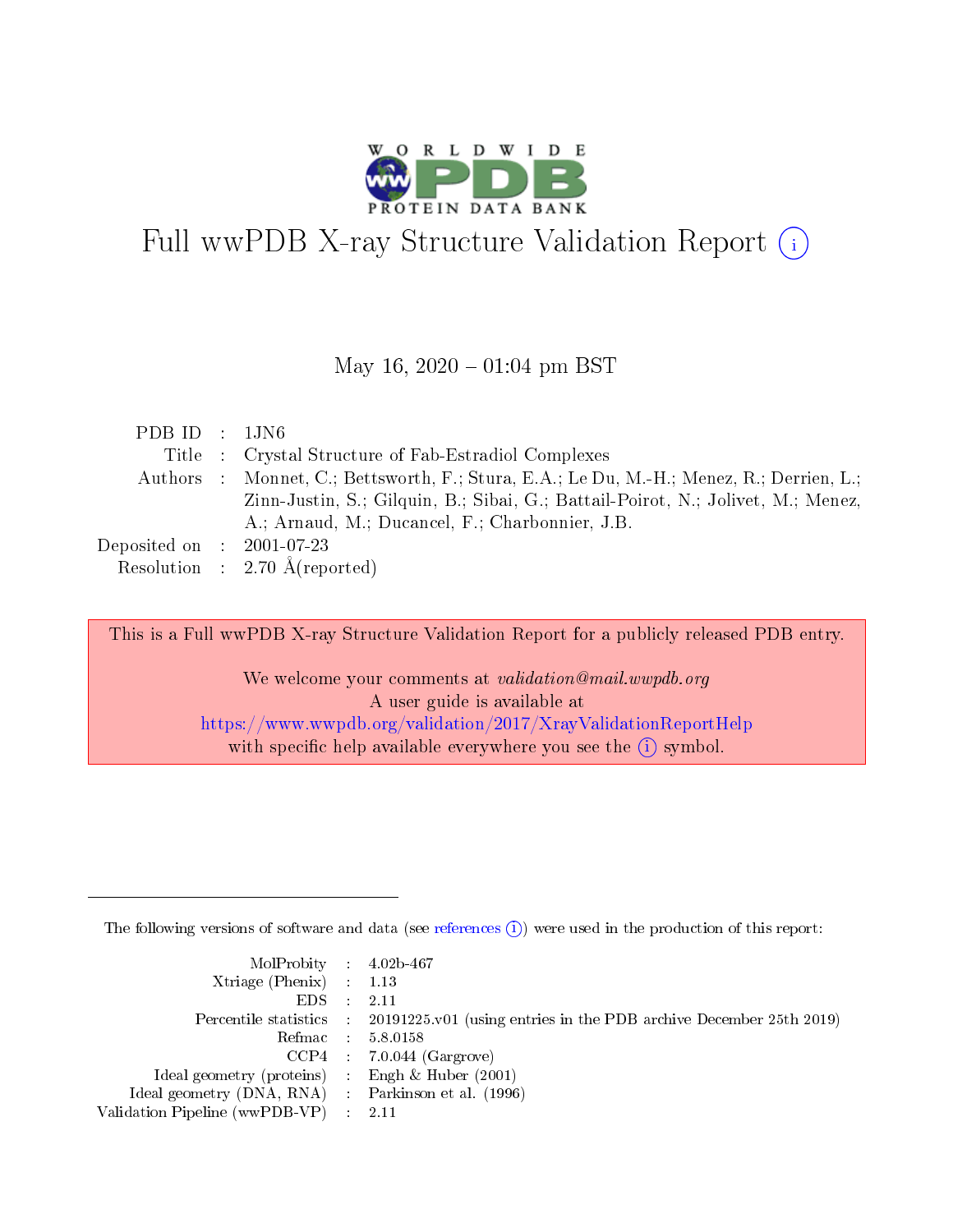# 1 [O](https://www.wwpdb.org/validation/2017/XrayValidationReportHelp#overall_quality)verall quality at a glance  $(i)$

The following experimental techniques were used to determine the structure: X-RAY DIFFRACTION

The reported resolution of this entry is 2.70 Å.

Percentile scores (ranging between 0-100) for global validation metrics of the entry are shown in the following graphic. The table shows the number of entries on which the scores are based.



| Metric                | Whole archive        | Similar resolution                                                     |
|-----------------------|----------------------|------------------------------------------------------------------------|
|                       | $(\#\text{Entries})$ | $(\#\text{Entries},\,\text{resolution}\,\,\text{range}(\textup{\AA}))$ |
| $R_{free}$            | 130704               | 2808 (2.70-2.70)                                                       |
| Clashscore            | 141614               | $3122(2.70-2.70)$                                                      |
| Ramachandran outliers | 138981               | $3069(2.70-2.70)$                                                      |
| Sidechain outliers    | 138945               | $3069(2.70-2.70)$                                                      |
| RSRZ outliers         | 127900               | $2737(2.70-2.70)$                                                      |

The table below summarises the geometric issues observed across the polymeric chains and their fit to the electron density. The red, orange, yellow and green segments on the lower bar indicate the fraction of residues that contain outliers for  $>=3, 2, 1$  and 0 types of geometric quality criteria respectively. A grey segment represents the fraction of residues that are not modelled. The numeric value for each fraction is indicated below the corresponding segment, with a dot representing fractions  $\epsilon=5\%$  The upper red bar (where present) indicates the fraction of residues that have poor fit to the electron density. The numeric value is given above the bar.

| Mol | Chain | Length | Quality of chain |                              |
|-----|-------|--------|------------------|------------------------------|
|     |       | 210    | 3%<br>58%        | 37%<br>$\bullet\quad\bullet$ |
|     |       | 218    | 6%<br>63%        | 30%<br>$5\% \cdot \cdot$     |

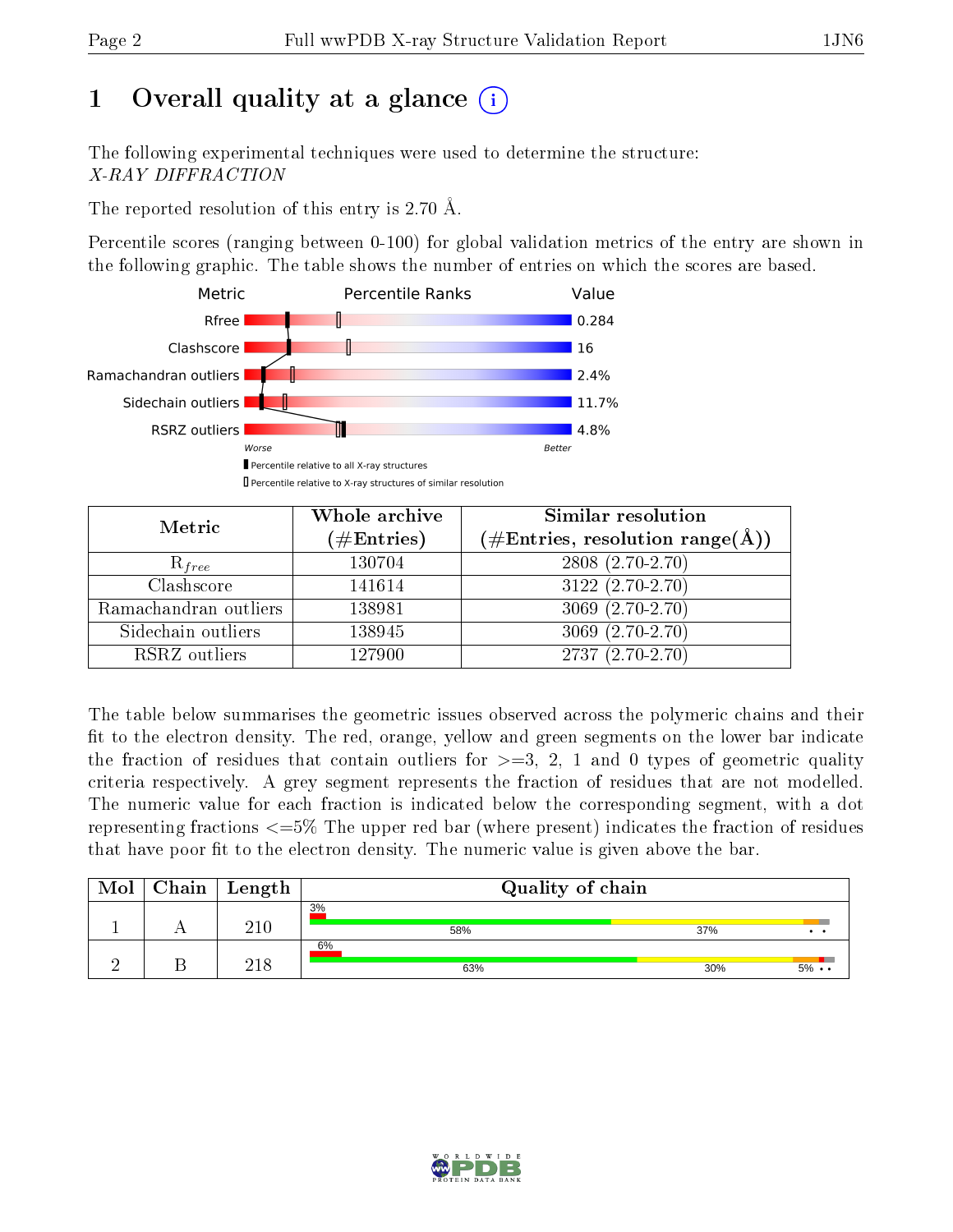# 2 Entry composition (i)

There are 3 unique types of molecules in this entry. The entry contains 3213 atoms, of which 0 are hydrogens and 0 are deuteriums.

In the tables below, the ZeroOcc column contains the number of atoms modelled with zero occupancy, the AltConf column contains the number of residues with at least one atom in alternate conformation and the Trace column contains the number of residues modelled with at most 2 atoms.

Molecule 1 is a protein called monoclonal anti-estradiol 10G6D6 Fab light chain.

| Mol | ${\rm Chain}$ | $\,$ Residues |               |     | $\rm{Atoms}$ |     |  | ZeroOcc   AltConf   Trace |  |
|-----|---------------|---------------|---------------|-----|--------------|-----|--|---------------------------|--|
|     |               | 206           | Tota.<br>1557 | 973 | 260          | 319 |  |                           |  |

• Molecule 2 is a protein called monoclonal anti-estradiol 10G6D6 Fab heavy chain.

| Mol | Chain | Residues |                     |          | Atoms |       | ZeroOcc | $\mid$ AltConf $\mid$ Trace $\mid$ |  |
|-----|-------|----------|---------------------|----------|-------|-------|---------|------------------------------------|--|
|     |       | 214      | $\rm Total$<br>1627 | 1027 271 |       | - 322 |         |                                    |  |

• Molecule 3 is water.

|  | Mol   Chain   Residues | Atoms   | ZeroOcc   AltConf |  |
|--|------------------------|---------|-------------------|--|
|  |                        | Total O |                   |  |
|  |                        | Total O |                   |  |

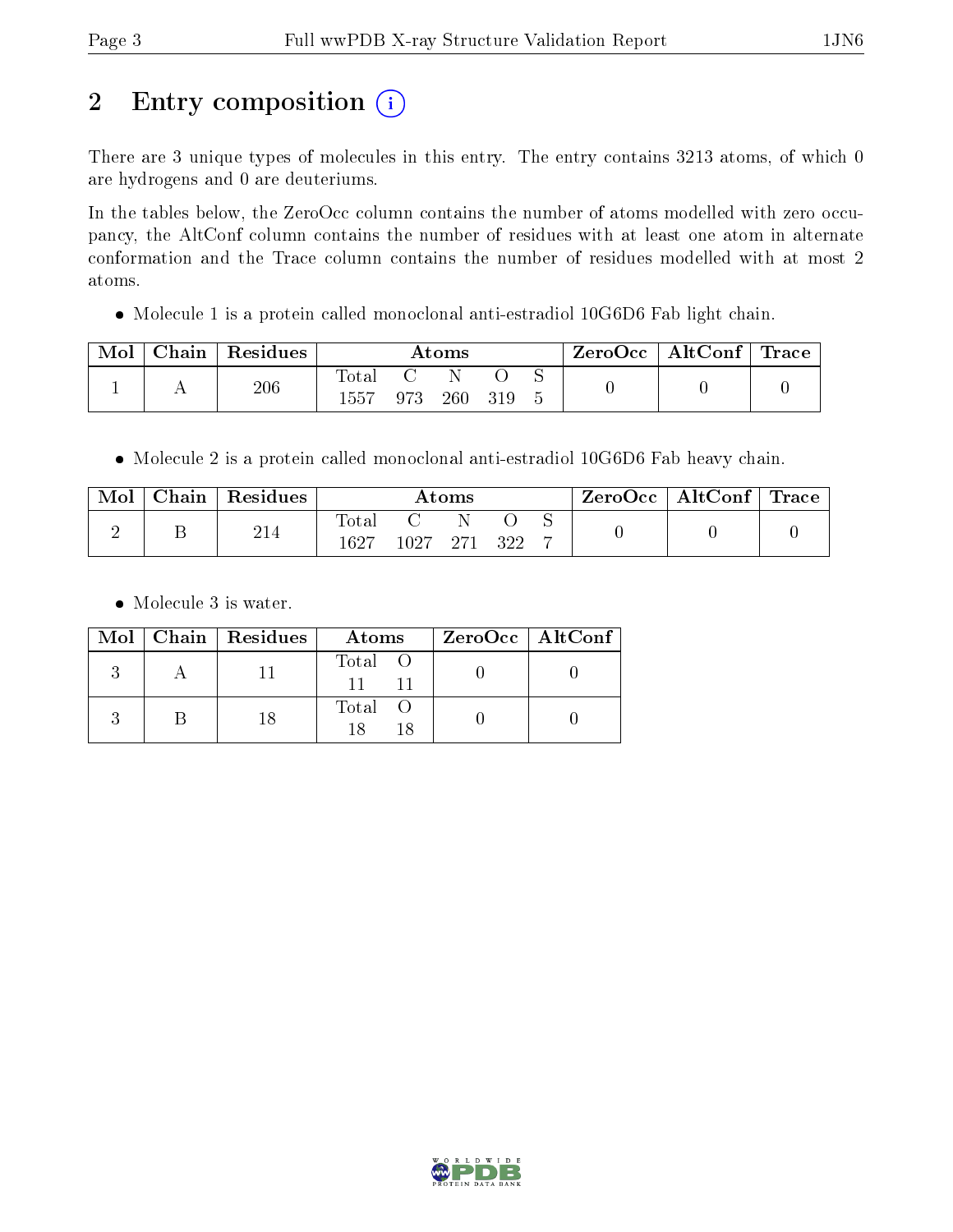C200 N201 H204 K210 I215 V216 P217

## 3 Residue-property plots  $(i)$

These plots are drawn for all protein, RNA and DNA chains in the entry. The first graphic for a chain summarises the proportions of the various outlier classes displayed in the second graphic. The second graphic shows the sequence view annotated by issues in geometry and electron density. Residues are color-coded according to the number of geometric quality criteria for which they contain at least one outlier: green  $= 0$ , yellow  $= 1$ , orange  $= 2$  and red  $= 3$  or more. A red dot above a residue indicates a poor fit to the electron density (RSRZ  $> 2$ ). Stretches of 2 or more consecutive residues without any outlier are shown as a green connector. Residues present in the sample, but not in the model, are shown in grey.



• Molecule 1: monoclonal anti-estradiol 10G6D6 Fab light chain



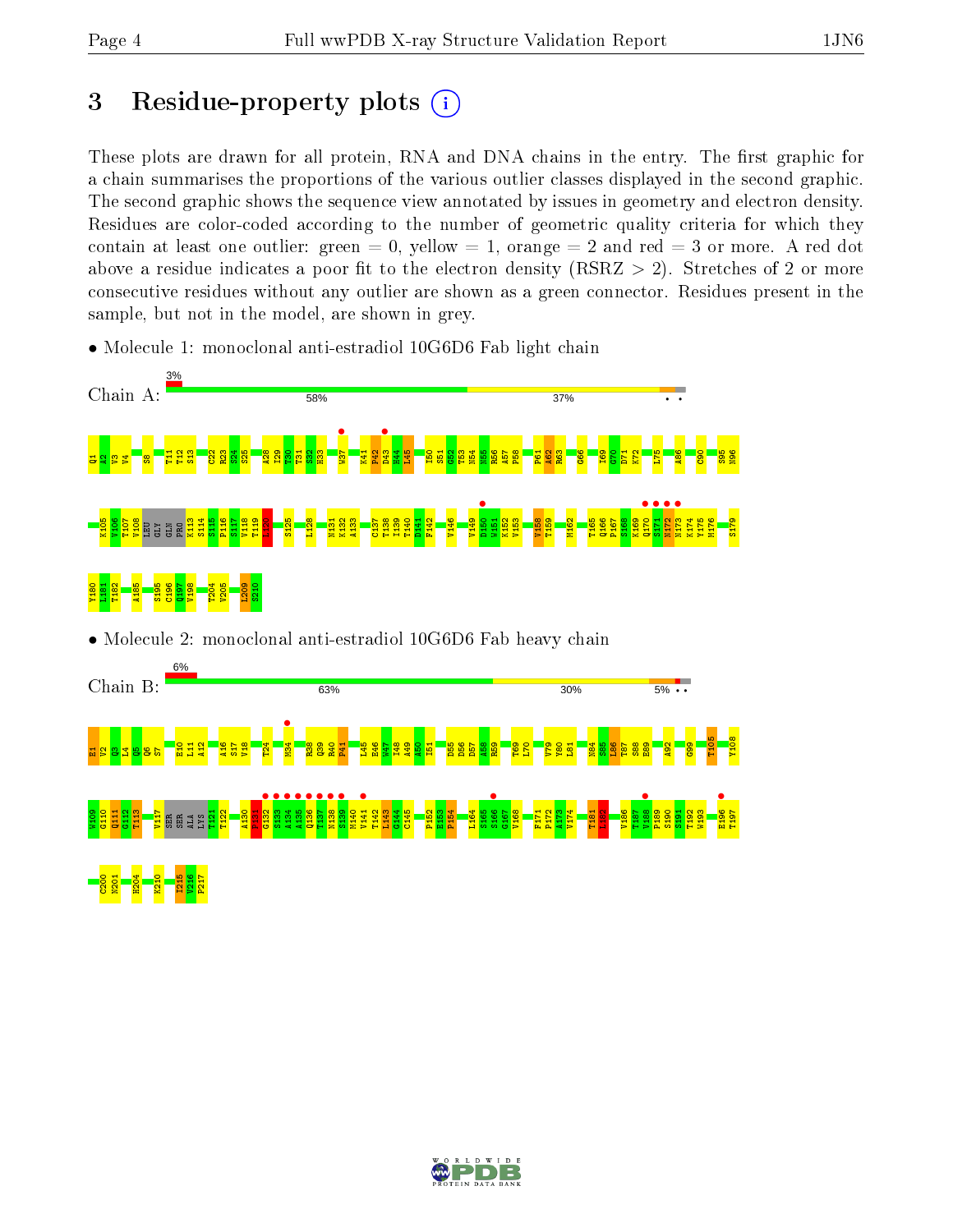## 4 Data and refinement statistics  $(i)$

| Property                                                             | Value                                                  | Source                       |
|----------------------------------------------------------------------|--------------------------------------------------------|------------------------------|
| Space group                                                          | P 21 21 21                                             | Depositor                    |
| Cell constants                                                       | $49.88\text{\AA}$ $73.12\text{\AA}$ $142.60\text{\AA}$ | Depositor                    |
| a, b, c, $\alpha$ , $\beta$ , $\gamma$                               | $90.00^{\circ}$ $90.00^{\circ}$<br>$90.00^\circ$       |                              |
| Resolution $(A)$                                                     | $20.00^{-}$<br>2.70<br>$\frac{1}{2}$                   | Depositor                    |
|                                                                      | 21.69<br>$-2.60$                                       | <b>EDS</b>                   |
| % Data completeness                                                  | (Not available) $(20.00-2.70)$                         | Depositor                    |
| (in resolution range)                                                | $90.9(21.69-2.60)$                                     | <b>EDS</b>                   |
| $R_{merge}$                                                          | (Not available)                                        | Depositor                    |
| $R_{sym}$                                                            | 0.10                                                   | Depositor                    |
| $\langle I/\sigma(I) \rangle^{-1}$                                   | 1.43 (at $2.60\text{\AA}$ )                            | Xtriage                      |
| Refinement program                                                   | $X-PLOR$ 3.1                                           | Depositor                    |
| $R, R_{free}$                                                        | 0.223,<br>0.305                                        | Depositor                    |
|                                                                      | $0.228$ ,<br>0.284                                     | DCC                          |
| $R_{free}$ test set                                                  | 748 reflections $(4.94\%)$                             | wwPDB-VP                     |
| Wilson B-factor $(A^2)$                                              | 63.5                                                   | Xtriage                      |
| Anisotropy                                                           | 0.180                                                  | Xtriage                      |
| Bulk solvent $k_{sol}(e/\mathring{A}^3)$ , $B_{sol}(\mathring{A}^2)$ | 0.32, 93.9                                             | <b>EDS</b>                   |
| L-test for twinning <sup>2</sup>                                     | $< L >$ = 0.50, $< L2$ > = 0.33                        | Xtriage                      |
| Estimated twinning fraction                                          | No twinning to report.                                 | $\overline{\text{X}}$ triage |
| $\overline{F_o}, \overline{F_c}$ correlation                         | 0.93                                                   | <b>EDS</b>                   |
| Total number of atoms                                                | 3213                                                   | wwPDB-VP                     |
| Average B, all atoms $(A^2)$                                         | 51.0                                                   | wwPDB-VP                     |

Xtriage's analysis on translational NCS is as follows: The largest off-origin peak in the Patterson function is  $5.10\%$  of the height of the origin peak. No significant pseudotranslation is detected.

<sup>&</sup>lt;sup>2</sup>Theoretical values of  $\langle |L| \rangle$ ,  $\langle L^2 \rangle$  for acentric reflections are 0.5, 0.333 respectively for untwinned datasets, and 0.375, 0.2 for perfectly twinned datasets.



<span id="page-4-1"></span><span id="page-4-0"></span><sup>1</sup> Intensities estimated from amplitudes.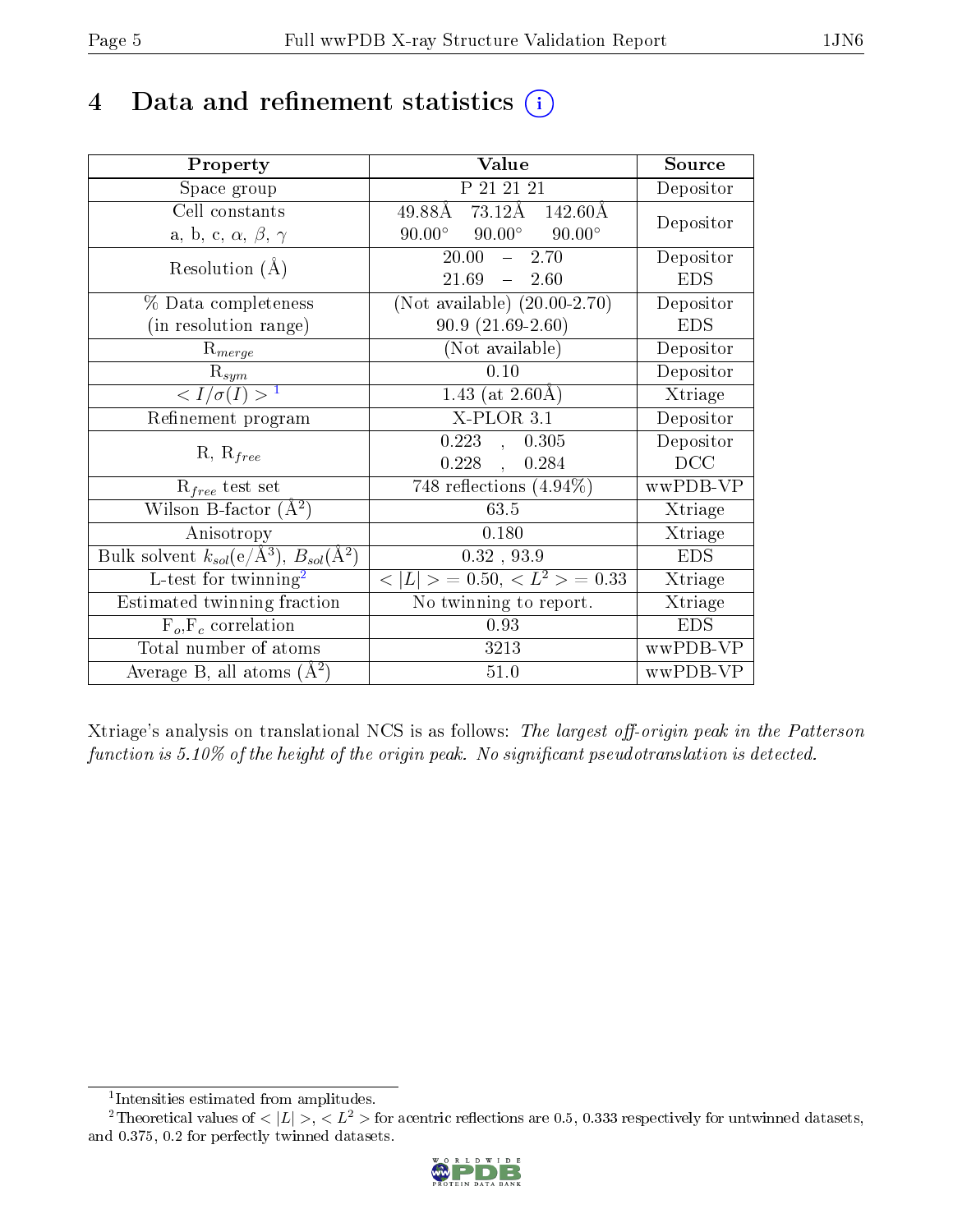# 5 Model quality  $(i)$

## 5.1 Standard geometry  $(i)$

The Z score for a bond length (or angle) is the number of standard deviations the observed value is removed from the expected value. A bond length (or angle) with  $|Z| > 5$  is considered an outlier worth inspection. RMSZ is the root-mean-square of all Z scores of the bond lengths (or angles).

| Mol  | Chain |      | Bond lengths       | Bond angles |                                     |  |
|------|-------|------|--------------------|-------------|-------------------------------------|--|
|      |       | RMSZ | $\# Z  > 5$        | RMSZ        | $\# Z  > 5$                         |  |
|      |       | 0.43 | 0/1591             | 0.72        | $1/2171~(0.0\%)$                    |  |
|      |       | 0.49 | $1/1669$ $(0.1\%)$ | 0.77        | $1/2282(0.0\%)$                     |  |
| Δ 11 |       | 0.46 | /3260<br>$(0.0\%)$ | 0.75        | $(0.0\%)$<br>4453<br>2 <sub>t</sub> |  |

All (1) bond length outliers are listed below:

|  |  |                                                                 | $\mid$ Mol $\mid$ Chain $\mid$ Res $\mid$ Type $\mid$ Atoms $\mid$ Z $\mid$ Observed(Å) $\mid$ Ideal(Å) $\mid$ |  |
|--|--|-----------------------------------------------------------------|----------------------------------------------------------------------------------------------------------------|--|
|  |  | $\parallel$ GLU $\parallel$ CD-OE2 $\parallel$ 6.79 $\parallel$ |                                                                                                                |  |

All (2) bond angle outliers are listed below:

| $\mid$ Mol $\mid$ Chain $\mid$ Res $\mid$ Type $\mid$ |      | Atoms                             | $\mid$ Observed $(^\circ)$   Ideal $(^\circ)$ |        |
|-------------------------------------------------------|------|-----------------------------------|-----------------------------------------------|--------|
|                                                       | 120  | LEU $\vert$ CA-CB-CG $\vert$ 6.04 | 129.19                                        | 115.30 |
|                                                       | 182. | LEU $\vert$ CA-CB-CG $\vert$ 5.09 | 127.00                                        | 115.30 |

There are no chirality outliers.

There are no planarity outliers.

### 5.2 Too-close contacts  $\overline{()}$

In the following table, the Non-H and H(model) columns list the number of non-hydrogen atoms and hydrogen atoms in the chain respectively. The H(added) column lists the number of hydrogen atoms added and optimized by MolProbity. The Clashes column lists the number of clashes within the asymmetric unit, whereas Symm-Clashes lists symmetry related clashes.

| $\bf{Mol}$ |      |      |         | Chain   Non-H   H(model)   H(added)   Clashes   Symm-Clashes |
|------------|------|------|---------|--------------------------------------------------------------|
|            | 1557 | 1504 | 'n.     |                                                              |
|            | 1627 | 1576 |         |                                                              |
|            |      |      |         |                                                              |
|            |      |      |         |                                                              |
|            | 3213 | 3080 | $100\,$ |                                                              |

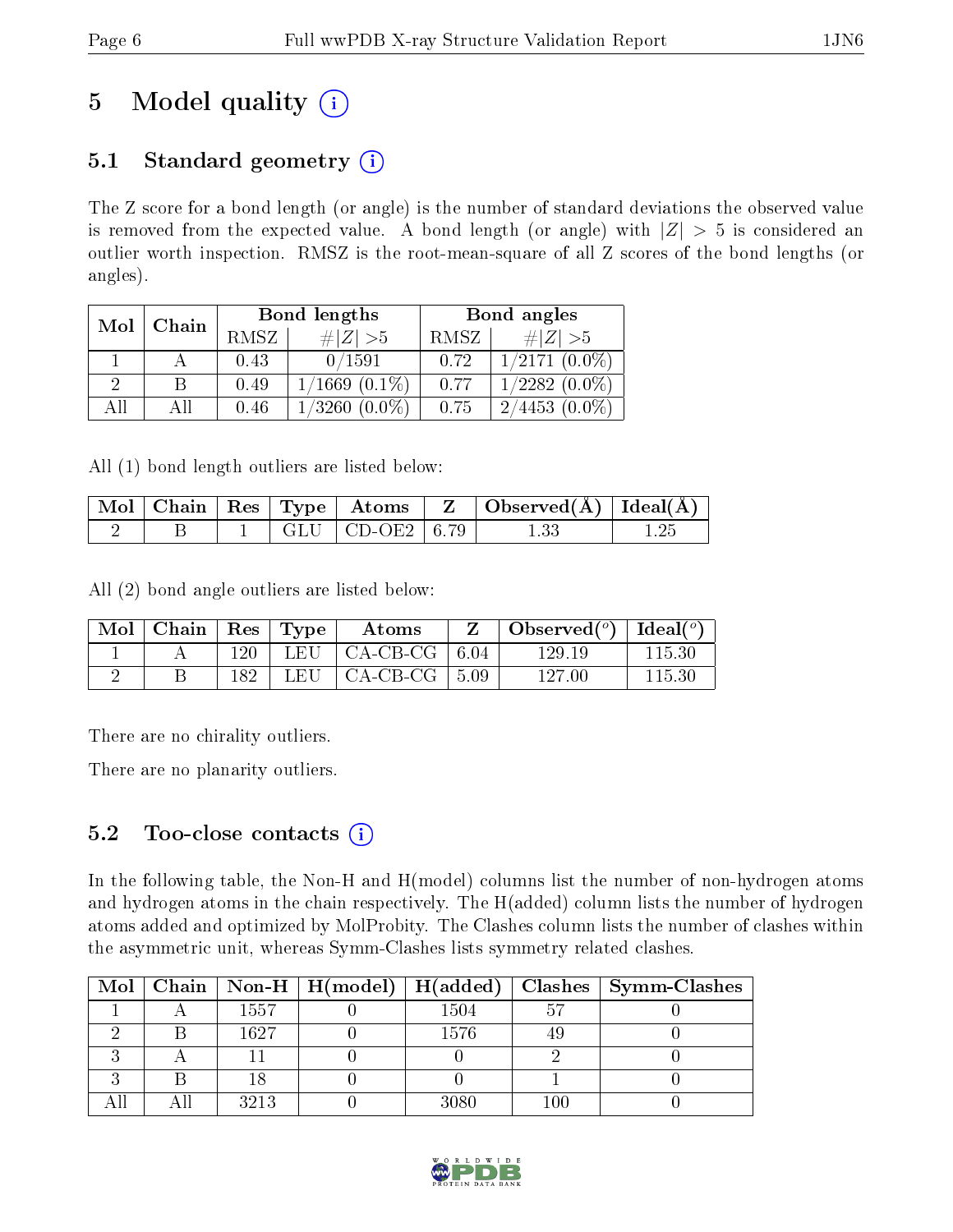The all-atom clashscore is defined as the number of clashes found per 1000 atoms (including hydrogen atoms). The all-atom clashscore for this structure is 16.

All (100) close contacts within the same asymmetric unit are listed below, sorted by their clash magnitude.

| Atom-1                                   | Atom-2              | Interatomic       | Clash         |
|------------------------------------------|---------------------|-------------------|---------------|
|                                          |                     | distance $(A)$    | overlap $(A)$ |
| 2:B:99:GLY:HA3                           | 2:B:105:THR:HG22    | 1.55              | 0.88          |
| $2:\overline{B}:174:\overline{VAL}:HG23$ | 2:B:181:THR:HG23    | 1.63              | 0.80          |
| 1:A:1:GLN:HB3                            | 3:A:218:HOH:O       | 1.86              | 0.76          |
| 1:A:23:ARG:HB3                           | 1:A:72:LYS:HG2      | 1.72              | 0.72          |
| 1: A:170: GLN: HB2                       | 1:A:172:ASN:OD1     | 1.92              | 0.70          |
| 1:A:41:LYS:HZ3                           | 1:A:86:ALA:HB2      | 1.58              | 0.68          |
| 2:B:152:PRO:O                            | 2:B:204:HIS:HE1     | 1.78              | 0.67          |
| 1: A: 165: THR: HG22                     | 2:B:174:VAL:HG13    | 1.77              | 0.66          |
| 2:B:87:THR:HG22                          | 2:B:89:GLU:H        | 1.61              | 0.66          |
| 1: A: 169: LYS: HE2                      | 1: A:173: ASN: HA   | 1.77              | 0.66          |
| 2:B:6:GLN:HE21                           | 2:B:110:GLY:HA3     | 1.60              | 0.66          |
| 2: B: 111: GLN: H                        | 2:B:111:GLN:NE2     | 1.95              | 0.65          |
| 2:B:6:GLN:HB3                            | 2:B:113:THR:HG22    | 1.79              | 0.64          |
| 2:B:12:ALA:O                             | 2:B:117:VAL:HA      | 1.97              | 0.64          |
| 2: B: 164: LEU: HG                       | 2:B:186:VAL:HG21    | 1.79              | 0.63          |
| 2:B:174:VAL:CG2                          | 2:B:181:THR:HG23    | 2.29              | 0.62          |
| 1: A: 165: THR: HG21                     | 2:B:172:PRO:O       | 2.00              | 0.61          |
| 2:B:18:VAL:HG22                          | 2:B:86:LEU:HD21     | 1.83              | 0.61          |
| 1: A:3: VAL: HB                          | 1: A:25: SER:OG     | 2.00              | 0.61          |
| 2:B:171:PHE:HB3                          | 2:B:172:PRO:HD2     | 1.83              | 0.60          |
| 2: B: 111: GLN: H                        | 2:B:111:GLN:HE21    | 1.49              | 0.59          |
| 1:A:149:VAL:HG21                         | 1:A:179:SER:HB2     | 1.85              | 0.59          |
| 1: A:23: ARG:HA                          | 1:A:29:ILE:HD11     | 1.86              | 0.57          |
| 2:B:34:MET:HG2                           | 2:B:79:VAL:HG21     | 1.86              | 0.56          |
| 1: A: 153: VAL: HG23                     | 1:A:158:VAL:HG22    | 1.86              | 0.56          |
| 1:A:169:LYS:HD3                          | 1:A:175:TYR:CE2     | 2.40              | 0.56          |
| 2:B:111:GLN:N                            | 2:B:111:GLN:HE21    | 2.02              | $0.56\,$      |
| 1:A:120:LEU:HD21                         | 1: A: 196: CYS: HB3 | 1.87              | 0.56          |
| $1:$ A:41:LYS:NZ                         | 1:A:86:ALA:HB2      | $\overline{2.22}$ | 0.55          |
| 1: A: 139: ILE: HG12                     | 1:A:198:VAL:HG21    | 1.88              | 0.55          |
| 1: A: 165: THR: CG2                      | 2:B:174:VAL:HG13    | 2.38              | 0.53          |
| 2:B:57:ASP:OD1                           | 2:B:59:ARG:HD2      | 2.08              | 0.53          |
| 1:A:57:ALA:HB1                           | 1: A:58: PRO:HD2    | 1.91              | 0.52          |
| 2:B:49:ALA:HB3                           | 2:B:70:LEU:HD11     | 1.92              | 0.52          |
| $1: A:120:$ LEU:HD12                     | $1:$ A:209:LEU:HG   | 1.91              | 0.52          |
| 2:B:168:VAL:HG22                         | 2:B:186:VAL:HG23    | 1.93              | 0.51          |
| 1:A:153:VAL:HG23                         | 1: A: 158: VAL: CG2 | 2.41              | 0.51          |

Continued on next page...

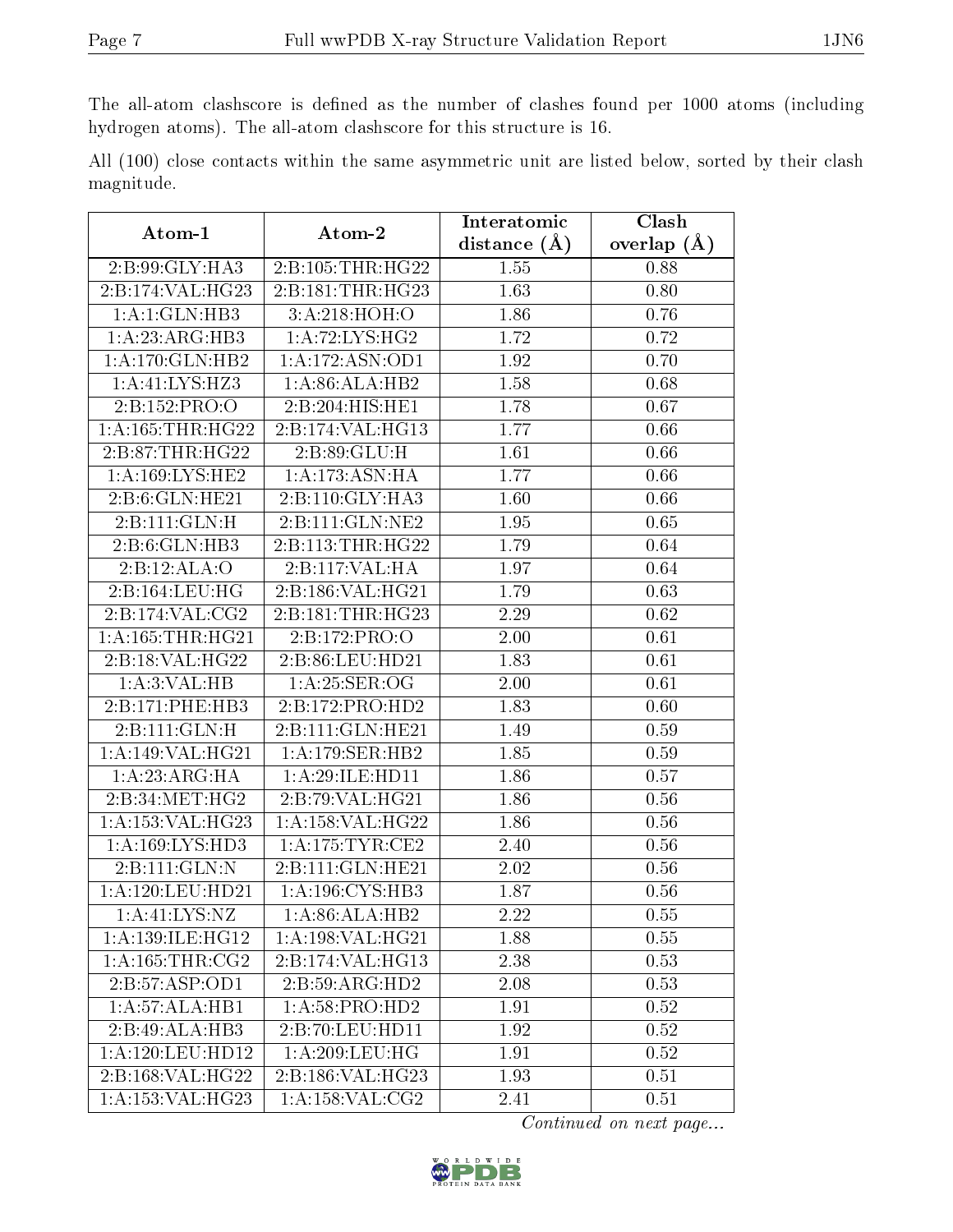| Comunaca jiom previous page          |                             | Interatomic       | Clash           |
|--------------------------------------|-----------------------------|-------------------|-----------------|
| Atom-1                               | Atom-2                      | distance $(A)$    | overlap $(\AA)$ |
| 1:A:12:THR:O                         | 1:A:108:VAL:HA              | $2.10\,$          | 0.51            |
| 1: A: 152: LYS: HB2                  | 1:A:195:SER:HB3             | 1.93              | 0.51            |
| 1: A: 162: MET: HA                   | 1: A: 180: TYR: O           | 2.11              | 0.50            |
| 2:B:7:SER:O                          | 2:B:113:THR:HB              | 2.10              | 0.50            |
| 1:A:41:LYS:HB2                       | 1:A:45:LEU:HB3              | 1.93              | 0.50            |
| 2:B:87:THR:HG22                      | 2:B:89:GLU:N                | 2.24              | 0.50            |
| 1:A:118:VAL:HG13                     | 1: A: 137: CYS: SG          | 2.52              | 0.49            |
| 1: A:116: PRO:HB3                    | 1:A:142:PHE:HB3             | 1.94              | 0.49            |
| 1:A:165:THR:HB                       | 2:B:172:PRO:HG2             | 1.95              | 0.49            |
| 1:A:4:VAL:HG11                       | 1: A:90: CYS:SG             | 2.53              | 0.48            |
| 1: A: 165: THR: HG22                 | 2:B:174:VAL:CG1             | 2.43              | 0.48            |
| 1: A: 128: LEU: CD2                  | 1:A:133:ALA:HB2             | 2.44              | 0.48            |
| $1:\overline{A}:128:\text{LEU}:HD23$ | 1:A:133:ALA:HB2             | 1.96              | 0.47            |
| 2:B:4:LEU:HD23                       | 2:B:24:THR:HG22             | 1.96              | 0.47            |
| 1: A:56: ARG: HE                     | 1:A:62:ALA:HA               | 1.78              | 0.47            |
| 2: B: 51: ILE: HA                    | 2:B:57:ASP:O                | 2.15              | 0.47            |
| 1: A:176:MET:HE2                     | 1:A:176:MET:HB3             | 1.76              | 0.46            |
| 1: A:204:THR:HG22                    | 1: A:205:VAL: N             | 2.30              | 0.46            |
| 1: A:37:TRP:HD1                      | 1:A:50:ILE:HB               | 1.81              | 0.46            |
| 2:B:40:ARG:HG3                       | 2:B:92:ALA:HB2              | 1.97              | 0.46            |
| 1:A:42:PRO:O                         | 1:A:43:ASP:HB2              | 2.16              | 0.46            |
| 2:B:16:ALA:O                         | $2:B:\overline{86:LEU:HB2}$ | 2.16              | 0.46            |
| 1: A: 45: LEU: HD12                  | 1: A: 45: LEU: HA           | 1.78              | 0.46            |
| 2: B: 55: ASP:O                      | 2:B:56:ASP:HB2              | 2.14              | 0.46            |
| 1:A:149:VAL:HG21                     | 1:A:179:SER:CB              | 2.45              | 0.46            |
| 1: A:23: ARG:HA                      | 1:A:29:ILE:CD1              | $\overline{2.46}$ | 0.46            |
| 2: B:6: GLN: NE2                     | 2:B:110:GLY:HA3             | 2.27              | 0.45            |
| $1: A:50: ILE:H\overline{G22}$       | 1: A:51:SER:N               | 2.32              | 0.45            |
| 2:B:40:ARG:HD3                       | 2:B:46:GLU:OE2              | 2.16              | 0.45            |
| 2:B:38:ARG:HB3                       | 2:B:48:ILE:HD11             | 1.98              | 0.45            |
| 2:B:215:ILE:O                        | 2:B:215:ILE:HG13            | 2.16              | 0.45            |
| 2:B:140:MET:SD                       | 2:B:189:PRO:HA              | 2.57              | 0.44            |
| 2:B:2:VAL:HG11                       | 2:B:108:TYR:CD2             | 2.52              | 0.44            |
| 1: A: 105: LYS: HE2                  | 3:A:217:HOH:O               | 2.18              | 0.44            |
| 1: A:37:TRP:CD1                      | 1: A:50: ILE: HB            | 2.52              | 0.44            |
| 1: A:54: ASN:HB3                     | 1: A:66: GLY:O              | 2.18              | 0.44            |
| 2: B:87:THR:CG2                      | 2:B:88:SER:N                | 2.81              | 0.44            |
| 1: A: 131: ASN: HA                   | 1:A:185:ALA:HB2             | 1.99              | 0.44            |
| 2: B: 193: TRP: CZ2                  | 2:B:217:PRO:HD3             | 2.52              | 0.44            |
| 2:B:164:LEU:CG                       | 2:B:186:VAL:HG21            | 2.45              | 0.44            |
| 2:B:143:LEU:HD12                     | 2:B:215:ILE:HD11            | 2.00              | 0.44            |

Continued from previous page.

Continued on next page...

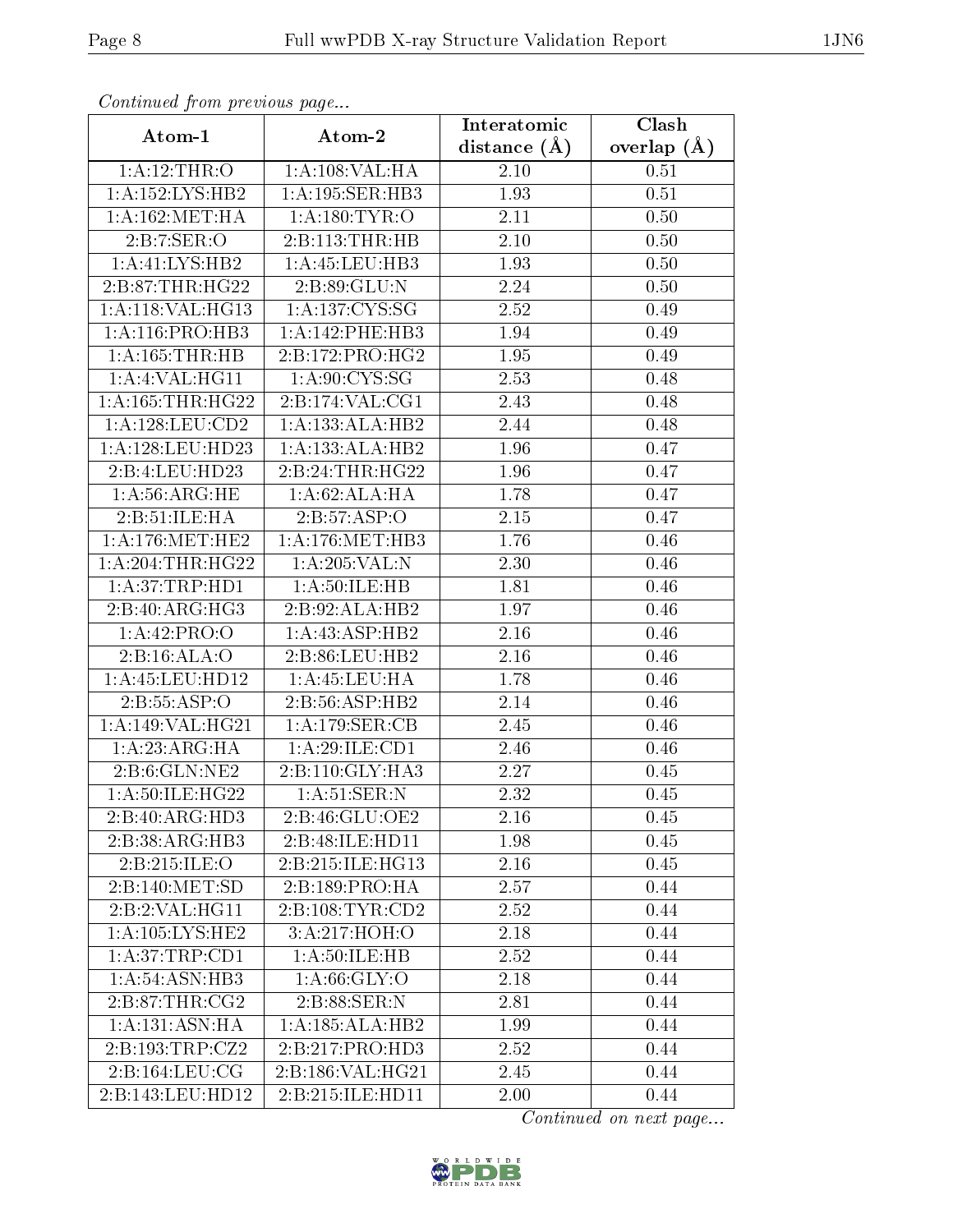|                     |                     | Interatomic    | Clash         |
|---------------------|---------------------|----------------|---------------|
| Atom-1              | Atom-2              | distance $(A)$ | overlap $(A)$ |
| 2:B:130:ALA:O       | 2:B:132:GLY:N       | 2.51           | 0.43          |
| 2: B:210: LYS: HE3  | 2:B:210:LYS:HB2     | 1.74           | 0.43          |
| 1:A:28:ALA:HA       | 1:A:71:ASP:HB2      | 2.01           | 0.43          |
| 1: A:31:THR:C       | 1: A:33:HIS:H       | 2.22           | 0.43          |
| 1:A:165:THR:CB      | 2:B:172:PRO:HG2     | 2.49           | 0.42          |
| 1:A:175:TYR:N       | 1: A:175:TYR:CD1    | 2.88           | 0.42          |
| 1: A:113: LYS:O     | 1: A:114: SER: HB2  | 2.19           | 0.42          |
| 1: A: 128: LEU: HA  | 1:A:132:LYS:O       | 2.20           | 0.42          |
| 1: A:119:THR:HB     | 1:A:138:THR:OG1     | 2.20           | 0.42          |
| 1: A:69:ILE:O       | 1: A:72: LYS: NZ    | 2.53           | 0.42          |
| 1: A:61: PRO:O      | 1:A:63:ARG:N        | 2.53           | 0.41          |
| 1: A:37:TRP:CD2     | 1: A: 75: LEU: HB2  | $2.55\,$       | 0.41          |
| 2:B:131:PRO:HD3     | 2:B:143:LEU:HD12    | 2.01           | 0.41          |
| 1: A: 169: LYS: HD3 | 1: A: 175: TYR: CZ  | 2.55           | 0.41          |
| 2:B:39:GLN:HB2      | 2:B:45:LEU:HD23     | 2.02           | 0.41          |
| 2:B:182:LEU:C       | 2:B:182:LEU:HD23    | 2.40           | 0.41          |
| 2:B:70:LEU:HA       | 2: B:80: TYR:O      | 2.20           | 0.41          |
| 1:A:172:ASN:OD1     | 1:A:174:LYS:HB2     | 2.21           | 0.41          |
| 2:B:141:VAL:HA      | 3:B:233:HOH:O       | 2.20           | 0.41          |
| 1: A: 166: GLN: HA  | 1: A: 167: PRO: HD3 | 1.96           | 0.40          |
| $1:$ A:1:GLN:HE21   | 1:A:1:GLN:HB3       | 1.75           | 0.40          |
| 2:B:40:ARG:HA       | 2:B:92:ALA:HB2      | 2.02           | 0.40          |

Continued from previous page...

There are no symmetry-related clashes.

### 5.3 Torsion angles (i)

#### 5.3.1 Protein backbone (i)

In the following table, the Percentiles column shows the percent Ramachandran outliers of the chain as a percentile score with respect to all X-ray entries followed by that with respect to entries of similar resolution.

The Analysed column shows the number of residues for which the backbone conformation was analysed, and the total number of residues.

| Mol | Chain | Analysed                                  | Favoured | Allowed   Outliers |           | Percentiles                |
|-----|-------|-------------------------------------------|----------|--------------------|-----------|----------------------------|
|     |       | $202/210$ (96\%)   177 (88\%)   20 (10\%) |          |                    | $5(2\%)$  | $\boxed{5}$<br>$\sqrt{14}$ |
|     |       | $210/218$ (96\%)   192 (91\%)             |          | $13(6\%)$          | $5(2\%)$  | $\sqrt{15}$<br>$\boxed{6}$ |
| All | All   | $412/428$ (96\%)   369 (90\%)             |          | 33 (8\%)           | $10(2\%)$ | $\boxed{6}$<br>$\sqrt{15}$ |

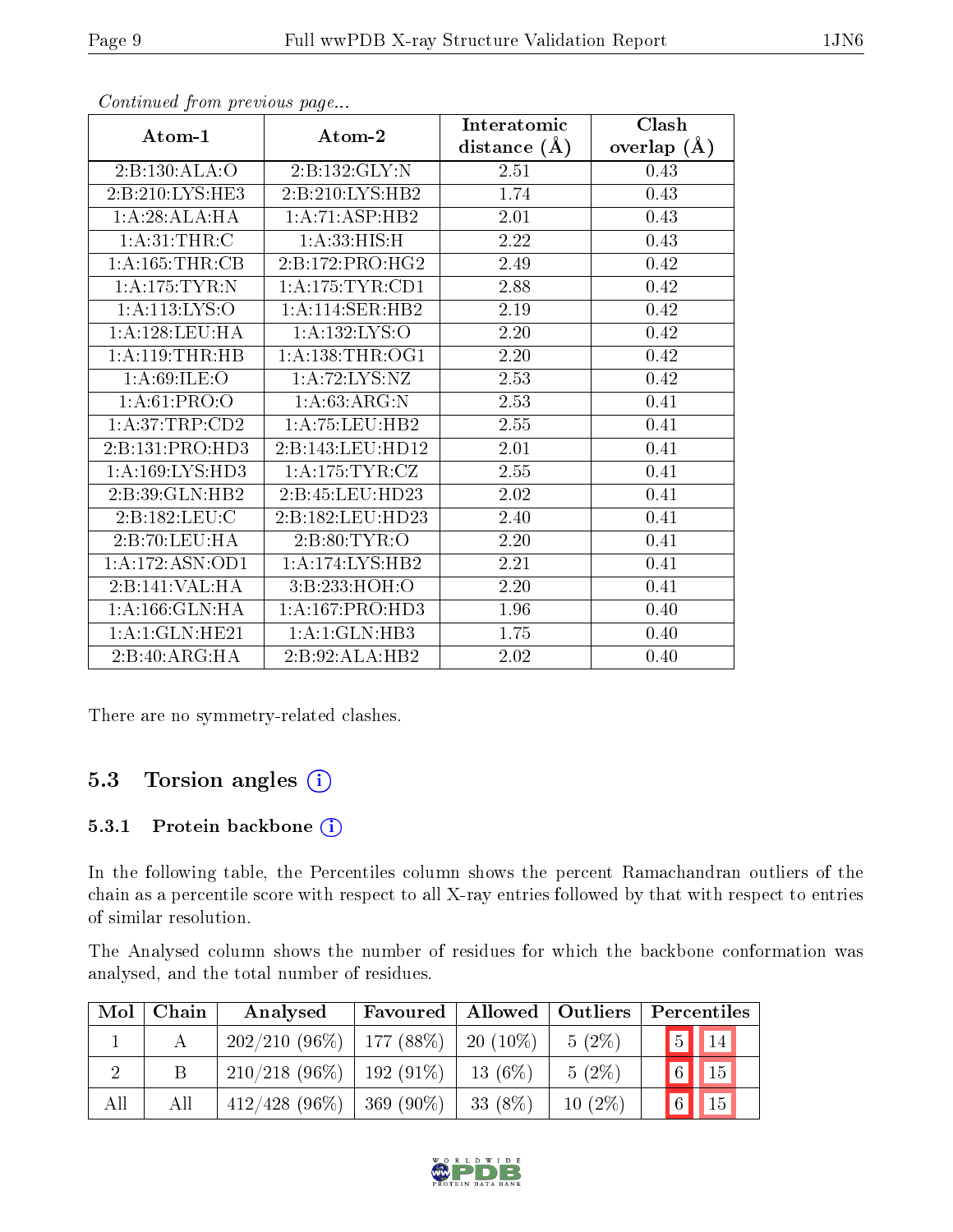| Mol            | Chain | Res | <b>Type</b> |
|----------------|-------|-----|-------------|
| 1              | А     | 95  | <b>SER</b>  |
| $\overline{2}$ | В     | 41  | PRO         |
| $\overline{2}$ | В     | 131 | PRO         |
| 1              | А     | 62  | ALA         |
| $\overline{2}$ | B     | 190 | SER         |
| 1              | А     | 53  | THR         |
| 1              | A     | 146 | VAL         |
| 1              | А     | 172 | <b>ASN</b>  |
| $\overline{2}$ | R     | 138 | <b>ASN</b>  |
| 2              |       | 154 | PRO         |

All (10) Ramachandran outliers are listed below:

#### 5.3.2 Protein sidechains (i)

In the following table, the Percentiles column shows the percent sidechain outliers of the chain as a percentile score with respect to all X-ray entries followed by that with respect to entries of similar resolution.

The Analysed column shows the number of residues for which the sidechain conformation was analysed, and the total number of residues.

| Mol | Chain | Analysed        | Rotameric   Outliers |            | Percentiles        |    |
|-----|-------|-----------------|----------------------|------------|--------------------|----|
|     |       | $176/180(98\%)$ | $161(92\%)$          | $15(8\%)$  | $\vert$ 10 $\vert$ | 24 |
|     |       | 182/187(97%)    | 155(85%)             | 27(15%)    | $3$ $\boxed{7}$    |    |
| All | All   | $358/367(98\%)$ | 316 $(88%)$          | $42(12\%)$ |                    | 12 |

All (42) residues with a non-rotameric sidechain are listed below:

| Mol          | Chain          | Res | $_{\rm Type}$ |
|--------------|----------------|-----|---------------|
| 1            | А              | 8   | SER           |
| $\mathbf{1}$ | А              | 11  | THR           |
| 1            | А              | 13  | SER           |
| 1            | А              | 22  | <b>CYS</b>    |
| 1            | А              | 42  | PRO           |
| 1            | А              | 45  | <b>LEU</b>    |
| 1            | А              | 96  | <b>ASN</b>    |
| $\mathbf{1}$ | А              | 107 | THR           |
| 1            | А              | 120 | LEU           |
| 1            | А              | 125 | SER           |
| 1            | $\overline{A}$ | 140 | THR           |
| 1            | А              | 158 | VAL           |
|              |                | 159 | THR           |

Continued on next page...

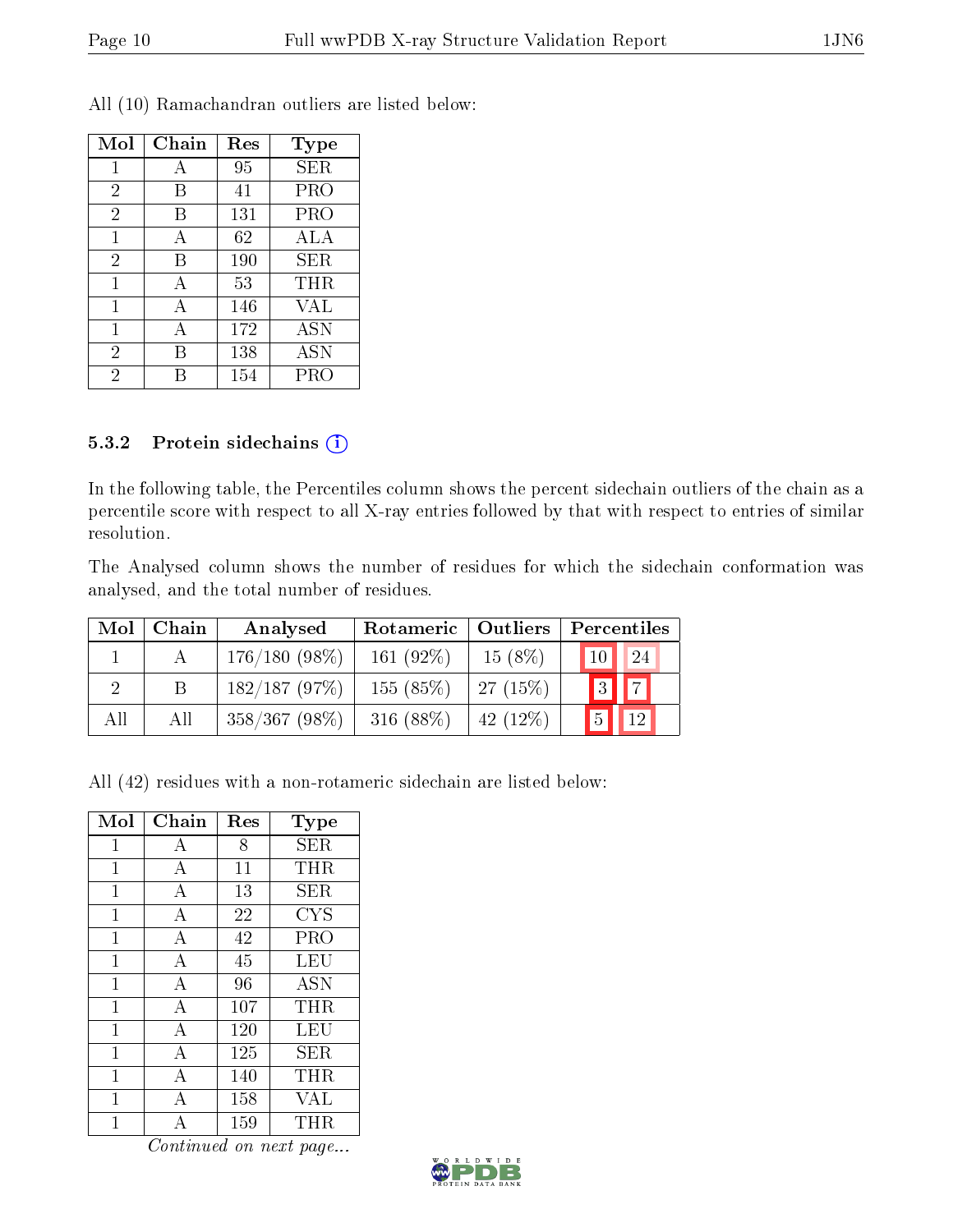| Mol            | $\overline{\text{Chain}}$ | Res              | Type                      |
|----------------|---------------------------|------------------|---------------------------|
| $\mathbf{1}$   | $\overline{A}$            | $\overline{182}$ | <b>THR</b>                |
| $\mathbf{1}$   | $\overline{A}$            | 209              | LEU                       |
| $\overline{2}$ | $\overline{\mathrm{B}}$   | $\mathbf{1}$     | $\overline{\text{GLU}}$   |
| $\overline{2}$ | $\overline{\mathrm{B}}$   | $10\,$           | $\overline{\text{GLU}}$   |
| $\overline{2}$ | $\overline{\mathrm{B}}$   | $\overline{11}$  | LEU                       |
| $\overline{2}$ | $\overline{\mathrm{B}}$   | $\overline{17}$  | $\overline{\text{SER}}$   |
| $\overline{2}$ | $\overline{\mathrm{B}}$   | $\overline{41}$  | PRO                       |
| $\overline{2}$ | $\overline{\mathrm{B}}$   | 69               | <b>THR</b>                |
| $\overline{2}$ | $\overline{\mathrm{B}}$   | $\overline{81}$  | LEU                       |
| $\overline{2}$ | $\overline{\mathrm{B}}$   | $\overline{84}$  | $\overline{\text{ASN}}$   |
| $\overline{2}$ | $\overline{\mathrm{B}}$   | $\overline{86}$  | LEU                       |
| $\overline{2}$ | $\overline{\mathrm{B}}$   | 105              | <b>THR</b>                |
| $\overline{2}$ | $\overline{\mathbf{B}}$   | 111              | $\overline{\text{GLN}}$   |
| $\overline{c}$ | $\, {\bf B}$              | 113              | <b>THR</b>                |
| $\overline{2}$ | $\overline{\mathrm{B}}$   | $\overline{122}$ | <b>THR</b>                |
| $\overline{2}$ | $\overline{\mathrm{B}}$   | 131              | $\overline{\text{PRO}}$   |
| $\overline{2}$ | $\overline{\mathrm{B}}$   | $\overline{136}$ | $\overline{\text{GLN}}$   |
| $\overline{2}$ | $\overline{\mathrm{B}}$   | 142              | THR                       |
| $\overline{2}$ | $\overline{\mathrm{B}}$   | 143              | LEU                       |
| $\overline{2}$ | $\overline{\text{B}}$     | $\overline{145}$ | $\overline{\text{CYS}}$   |
| $\overline{2}$ | $\overline{\mathrm{B}}$   | $\overline{154}$ | PRO                       |
| $\overline{2}$ | $\overline{\mathrm{B}}$   | 181              | <b>THR</b>                |
| $\overline{2}$ | $\overline{\mathrm{B}}$   | 182              | $\overline{\text{LEU}}$   |
| $\overline{2}$ | $\overline{\mathrm{B}}$   | 192              | <b>THR</b>                |
| $\overline{2}$ | $\overline{\mathbf{B}}$   | 196              | $\overline{\text{GLU}}$   |
| $\overline{2}$ | $\overline{\mathrm{B}}$   | 197              | THR                       |
| $\overline{2}$ | $\overline{\mathrm{B}}$   | $\overline{200}$ | $\overline{\text{CYS}}$   |
| $\overline{2}$ | $\overline{\mathrm{B}}$   | 201              | $\overline{\mathrm{ASN}}$ |
| $\overline{2}$ | $\overline{\mathrm{B}}$   | $\overline{215}$ | $\overline{\text{ILE}}$   |

Continued from previous page...

Some sidechains can be flipped to improve hydrogen bonding and reduce clashes. All (8) such sidechains are listed below:

| Mol            | Chain | Res | Type       |
|----------------|-------|-----|------------|
|                |       |     | <b>GLN</b> |
|                | А     | 39  | <b>GLN</b> |
|                | A     | 96  | <b>ASN</b> |
| 1              | А     | 173 | <b>ASN</b> |
| $\overline{2}$ | В     | 6   | <b>GLN</b> |
| $\overline{2}$ | В     | 43  | <b>GLN</b> |
| $\overline{2}$ | R     | 111 | <b>GLN</b> |
| $\overline{2}$ |       | 204 | <b>HIS</b> |

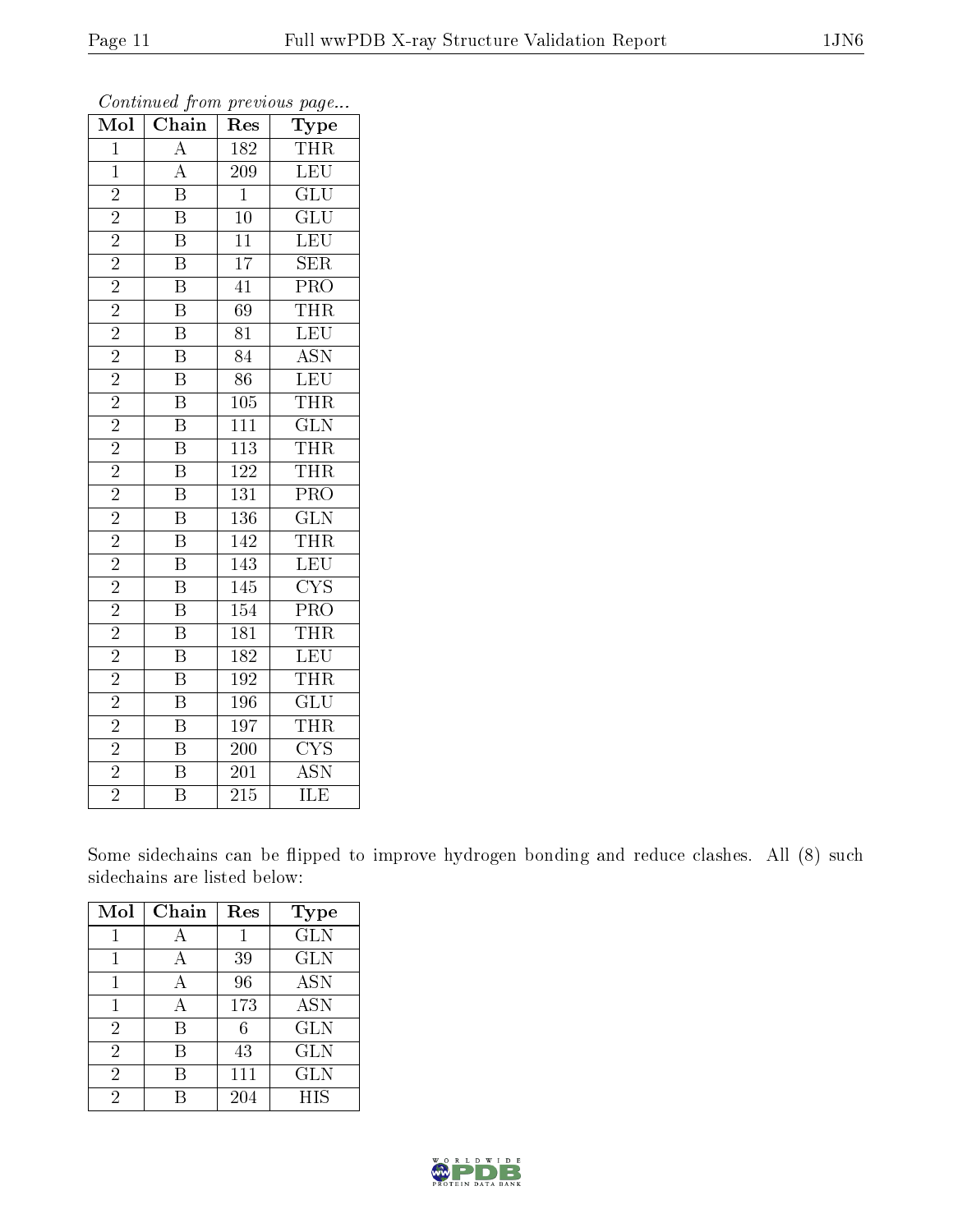#### 5.3.3 RNA [O](https://www.wwpdb.org/validation/2017/XrayValidationReportHelp#rna)i

There are no RNA molecules in this entry.

#### 5.4 Non-standard residues in protein, DNA, RNA chains (i)

There are no non-standard protein/DNA/RNA residues in this entry.

#### 5.5 Carbohydrates  $(i)$

There are no carbohydrates in this entry.

#### 5.6 Ligand geometry  $(i)$

There are no ligands in this entry.

#### 5.7 [O](https://www.wwpdb.org/validation/2017/XrayValidationReportHelp#nonstandard_residues_and_ligands)ther polymers (i)

There are no such residues in this entry.

### 5.8 Polymer linkage issues  $(i)$

There are no chain breaks in this entry.

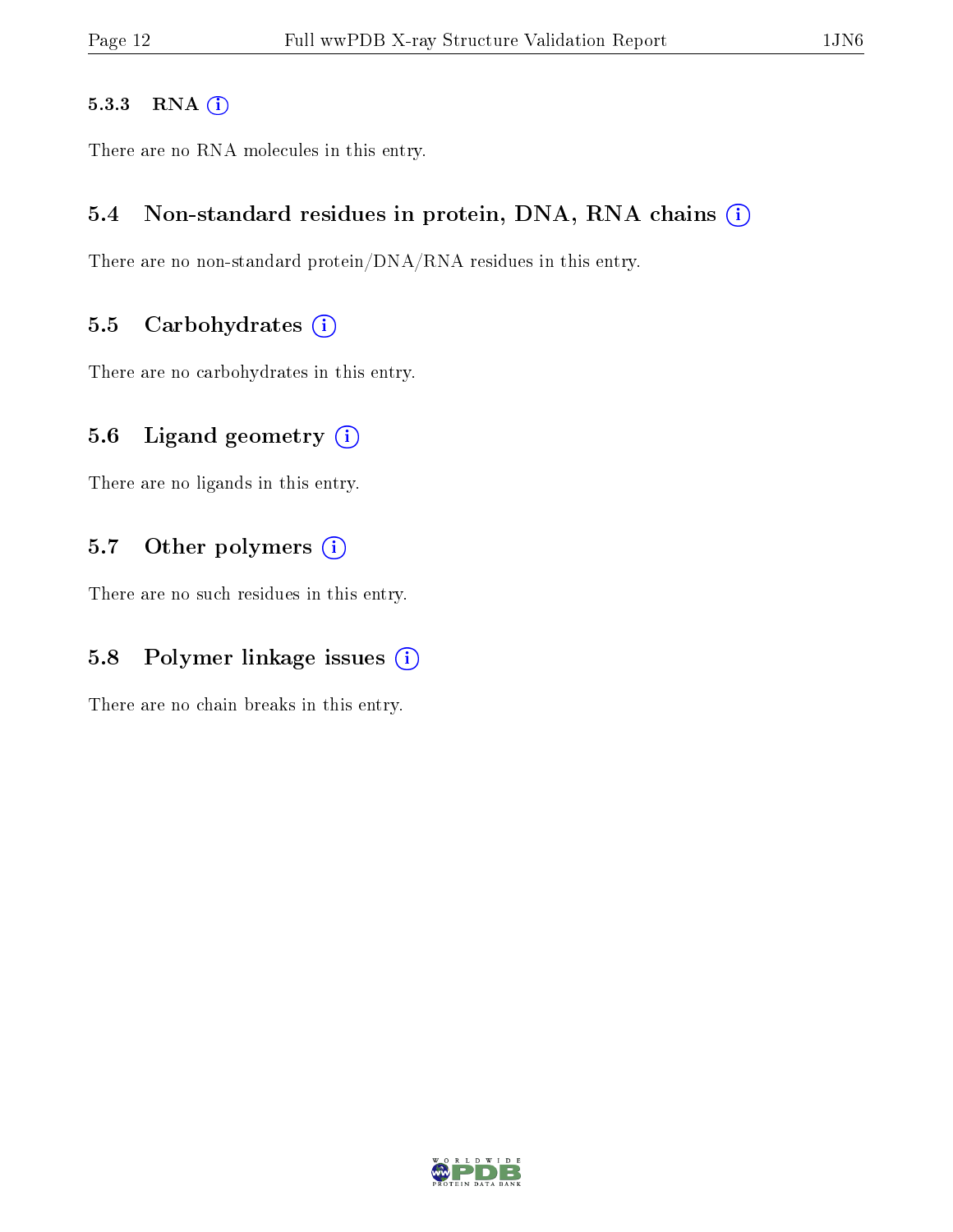## 6 Fit of model and data  $(i)$

### 6.1 Protein, DNA and RNA chains  $(i)$

In the following table, the column labelled  $#RSRZ> 2'$  contains the number (and percentage) of RSRZ outliers, followed by percent RSRZ outliers for the chain as percentile scores relative to all X-ray entries and entries of similar resolution. The OWAB column contains the minimum, median,  $95<sup>th</sup>$  percentile and maximum values of the occupancy-weighted average B-factor per residue. The column labelled ' $Q< 0.9$ ' lists the number of (and percentage) of residues with an average occupancy less than 0.9.

| Mol | Chain | Analysed         | ${ <\hspace{-1.5pt}{\mathrm{RSRZ}} \hspace{-1.5pt}>}$ | $\rm \#RSRZ{>}2$             | $OWAB(A^2)$    | $\rm Q\textcolor{black}{<}0.9$ |
|-----|-------|------------------|-------------------------------------------------------|------------------------------|----------------|--------------------------------|
|     |       | 206/210(98%)     | $-0.01$                                               | $7(3\%)$ 45<br>45            | 17, 57, 90, 90 |                                |
|     | Β     | $214/218$ (98\%) | $-0.07$                                               | $\sqrt{20}$<br>$13(6\%)$ 21  | 16, 39, 90, 90 |                                |
| All | All   | $420/428$ (98\%) | $-0.04$                                               | $20(4\%)$<br><b>28</b><br>30 | 16, 46, 90, 90 |                                |

All (20) RSRZ outliers are listed below:

| Mol            | Chain                   | Res | Type                 | <b>RSRZ</b> |
|----------------|-------------------------|-----|----------------------|-------------|
| $\overline{2}$ | B                       | 138 | <b>ASN</b>           | 10.4        |
| $\overline{2}$ | B                       | 135 | <b>ALA</b>           | 7.0         |
| $\overline{2}$ | B                       | 133 | SER                  | 7.0         |
| $\overline{2}$ | B                       | 137 | THR                  | 5.4         |
| $\overline{2}$ | $\boldsymbol{B}$        | 139 | <b>SER</b>           | 4.7         |
| $\overline{2}$ | B                       | 134 | <b>ALA</b>           | 4.7         |
| $\mathbf{1}$   | A                       | 171 | SER                  | 3.4         |
| $\overline{2}$ | $\overline{B}$          | 166 | SER                  | 3.2         |
| $\overline{2}$ | B                       | 196 | GLU                  | 2.9         |
| $\mathbf{1}$   | A                       | 43  | ASP                  | 2.7         |
| $\overline{2}$ | B                       | 136 | GLN                  | $2.6\,$     |
| $\overline{2}$ | $\overline{\mathrm{B}}$ | 141 | <b>VAL</b>           | 2.5         |
| $\overline{1}$ | $\overline{A}$          | 172 | <b>ASN</b>           | 2.5         |
| $\overline{2}$ | $\boldsymbol{B}$        | 188 | <b>VAL</b>           | 2.2         |
| $\overline{1}$ | A                       | 170 | <b>GLN</b>           | 2.2         |
| $\overline{2}$ | $\boldsymbol{B}$        | 132 | <b>GLY</b>           | $2.2\,$     |
| $\overline{1}$ | $\overline{\rm A}$      | 173 | <b>ASN</b>           | 2.1         |
| $\mathbf{1}$   | $\bf{A}$                | 150 | ĀSP                  | 2.1         |
| $\mathbf{1}$   | A                       | 37  | TRP                  | 2.1         |
| $\overline{2}$ | Β                       | 34  | $\operatorname{MET}$ | 2.1         |